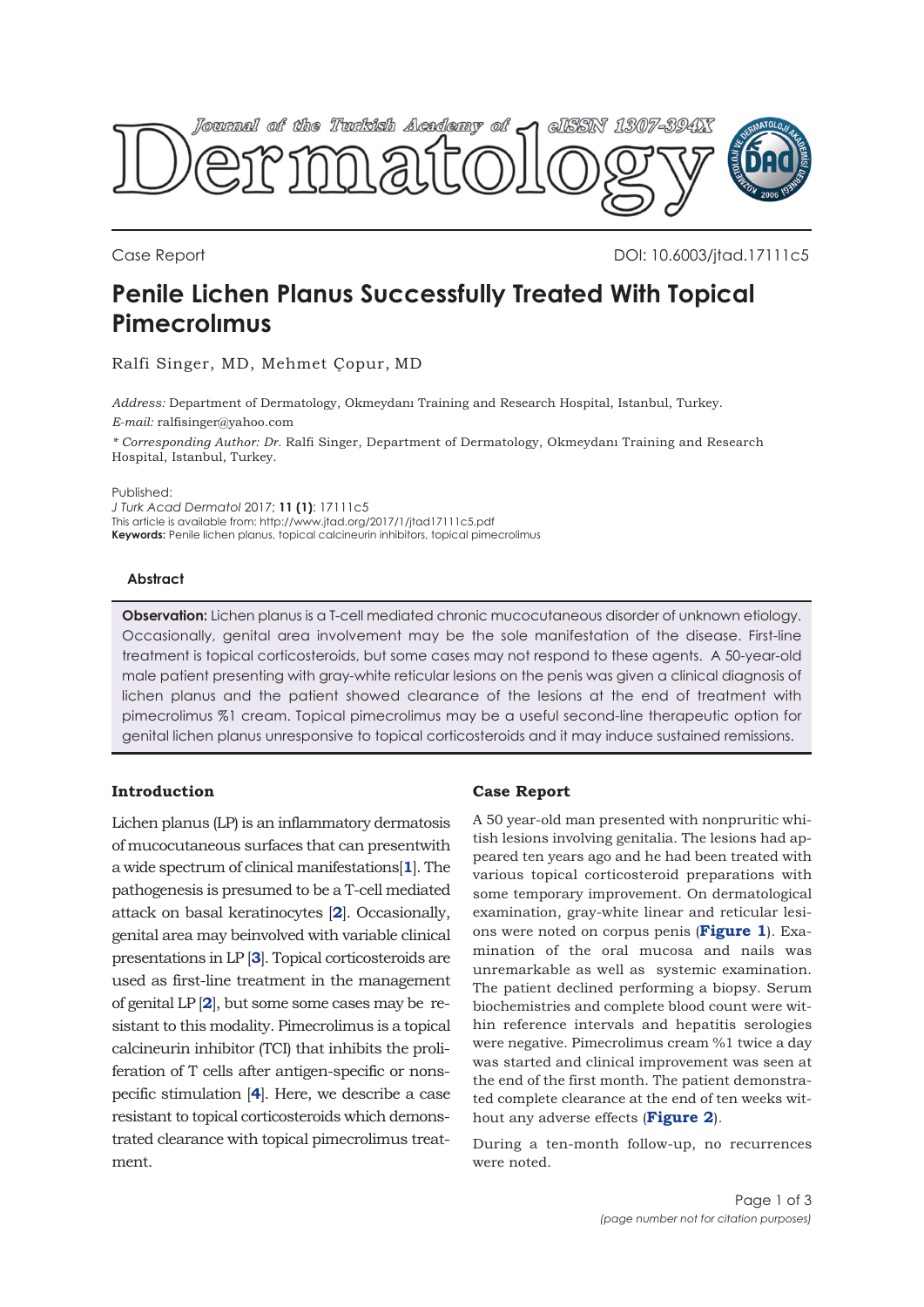<span id="page-1-0"></span>*J Turk Acad Dermato*l 2017; **11 (1)**: 17111c5. http://www.jtad.org/2017/1/jtad17111c5.pdf



Figure 1: Linear, reticular lesions located to the corpus penis

## **Discussion**

LP is a T-cell mediated dermatosis of unknown etiology [**[1,2](#page-2-0)**]. Classical lichen planus is a dermatosis characterized by violaceous, flat topped, polygonal and pruritic papules localized to flexural areas of the wrists and ankles. The thighs, lower back, trunk and neck may also be affected as well. Oral mucosa and genital areas are additional sites of involvement [**[1](#page-2-0)**]. Typically, genital area is involved as a part of a systemic process or it may occur as the sole manifestation of LP [**[5](#page-2-0)**]. The male genitalia are involved in 25% of cases of LP and the glans penis is most commonly affected site. Most frequently, LP presents with annular lesions or linear, leukokeratotic lesions consisting of flat white papules that tend to join up into compact patches or networks. Erosive LP involving genital area is less frequent in men and usually affects the glanspenis [**[3](#page-2-0), [5](#page-2-0), [6\]](#page-2-0)**. Well-described therapies for LP involving genitalia include topical corticosteroids, TCIs for mild cases and systemic corticosteroids,retinoidsand hydroxychloroquine for resistant cases [**[1](#page-2-0),[7](#page-2-0)**]. Topical corticorticosteroids are considered as first-line treatment in the management of genital LP, but their prolonged use is associated with well-known side effects such as cutaneous atrophy [**[2](#page-2-0)**]. These effects are more prominent in the genital region. TCIs including tacrolimus and pimecrolimus, have been used to treat patients with genital LP in previous reports [**[2](#page-2-0), [7](#page-2-0), [8](#page-2-0)**], but to the best of our knowledge, pimecrolimus was not used in male patients with genital



Figure 2: Clinical improvement of skin lesions after treatment

LP.In a study carried out by Londsale-Eccles and Velangi, pimecrolimus cream was administered to eleven women with genital lichen planus. Ten patients had erosive lichen planus whereas one patient had classical lesions. Six patients (%55) had complete response and three (%27) had partial response [**[2](#page-2-0)**]. In a retrospective series of 16 women with vulvar lichen planus, topical tacrolimus therapy effectively controlled symptoms and improved lesions in all but one patient. The lesions and symptoms recurred soon after the patients stopped treatment; in most patients, however, the lesions were less severe than the lesions before treatment, and the lesions responded when topical therapy was resumed [**[7](#page-2-0)**]. A case of lichen planus involving male genitalia was also responsive to %0,03 tacrolimus [**[8](#page-2-0)**]. TCIs act by preventing calcineurin-mediated dephosphorylation of nuclear factor of activated Tlymphocytes. This inhibits the synthesis of Th1 and Th2 cytokines from T cells [**[2](#page-2-0)**]. Topical pimecrolimus has a theoretical advantage over topical tacrolimus in that it impairs Langerhans cell function to a lesser degree and this may confer a better long-term safety profile [**[9](#page-2-0)**]. In addition, it has a lower permeability through the skin than topical steroids or tacrolimus [**[10](#page-2-0)**].This is the first case showing the efficacy of topical pimecrolimus in genital LP in a male

patient. Our case indicates that topical pimecrolimus may be an effective second-line

treatment option in the management of genital lichen planus and its effects are long-lasting. The more selective mode of action, lack